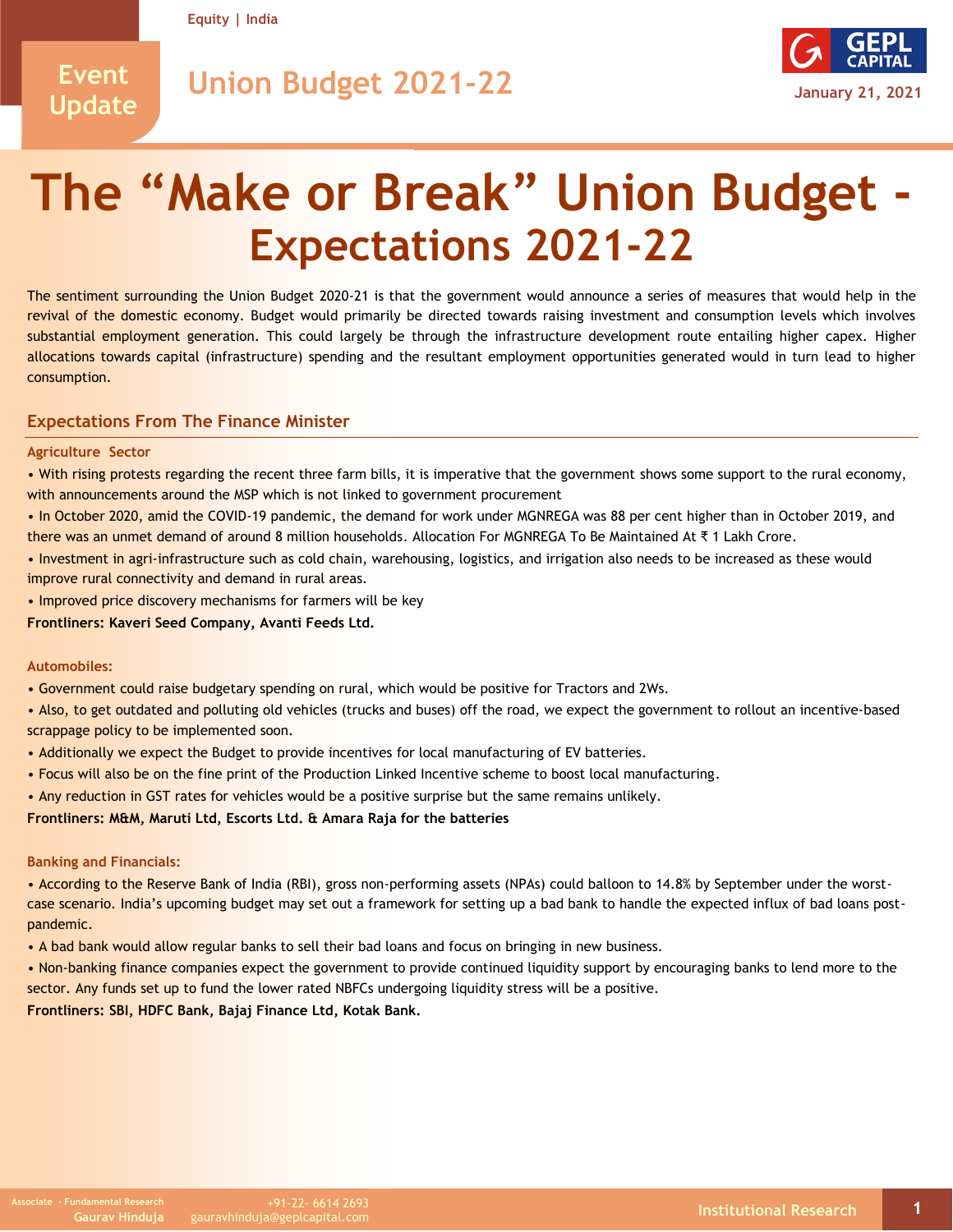# **Union Budget 2021-22 January 21, 2021**



#### **Consumer:**

• Finance Minister Nirmala Sitharaman's first full year Budget is expected to provide short-term stimulants to boost consumer demand, and such measures will get a positive response from markets.

- Any increase in tax deductions would increase the discretionary income in the hands of the consumer and spur demand.
- Measures to incentivize employment will also be keenly watched to reduce the rate of unemployment.
- Direct reduction in personal income tax rates will be a huge positive surprise.
- Extension of the LTC cash voucher scheme will also be a positive for demand

**Frontliners:** Bata India, Colgate, Dabur, HUL.

#### **Healthcare:**

• The government of India has already introduced a production-linked incentive scheme to promote local manufacturing of critical Key Starting Materials (KSMs), Drug Intermediaries (DIs), Active Pharmaceutical Ingredients (APIs), and the scheme on promotion of bulk drug parks

• Promoting health insurance for individuals by enhancing the quantum of deduction towards medical insurance premium payment under section 80D of the ITA.

• Viability Gap funding for healthcare infrastructure in rural areas, along with subsidized land and loan funding.

• The public spending on health expenditure, the total expenditure by the centre and the states for FY 20 was 1.29% of GDP, which is far below many EM's and needs to be looked at carefully post the pandemic.

#### **Frontliners: IPCA Labs, Divis Labs, Apollo Hospitals, Cipla, Cadilla & SBI Life, HDFC Life for Insurance**

#### **Infrastructure:**

- Increased focus on already existing mechanisms such as InvITs, Infrastructure Debt Funds.
- The creation of sector-focused infrastructure financing institutions.
- Develop a market for Long Term Infrastructure Bonds for the private sector, with sufficient secondary market liquidity as well.

• Successful completion of the NIP requires huge capital inflows, this can be encouraged through further tax incentives and foreign investor participation.

**Frontliners:** KNR Construction Ltd, Larsen & Toubro Ltd.

### **Real Estate:**

• The government has already announces reduction in stamp duty and premiums in Maharashtra. Further, the industry hopes that the budget will introduce GST reforms by bringing back the Input Tax Credit. This will help in bringing down the cost of construction thus reducing the property prices.

• In order to give relief to homebuyers of stalled projects, SWAMIH fund has been created in Sept 2020 to provide last-mile funding to affordable and middle-income housing projects. SWAMIH funds need to be continued and more capital is required to be allocated to ensure a larger number of projects across Tier II and III towns to get benefitted.

**Frontliners:** Godrej Properties Ltd, DLF Ltd.